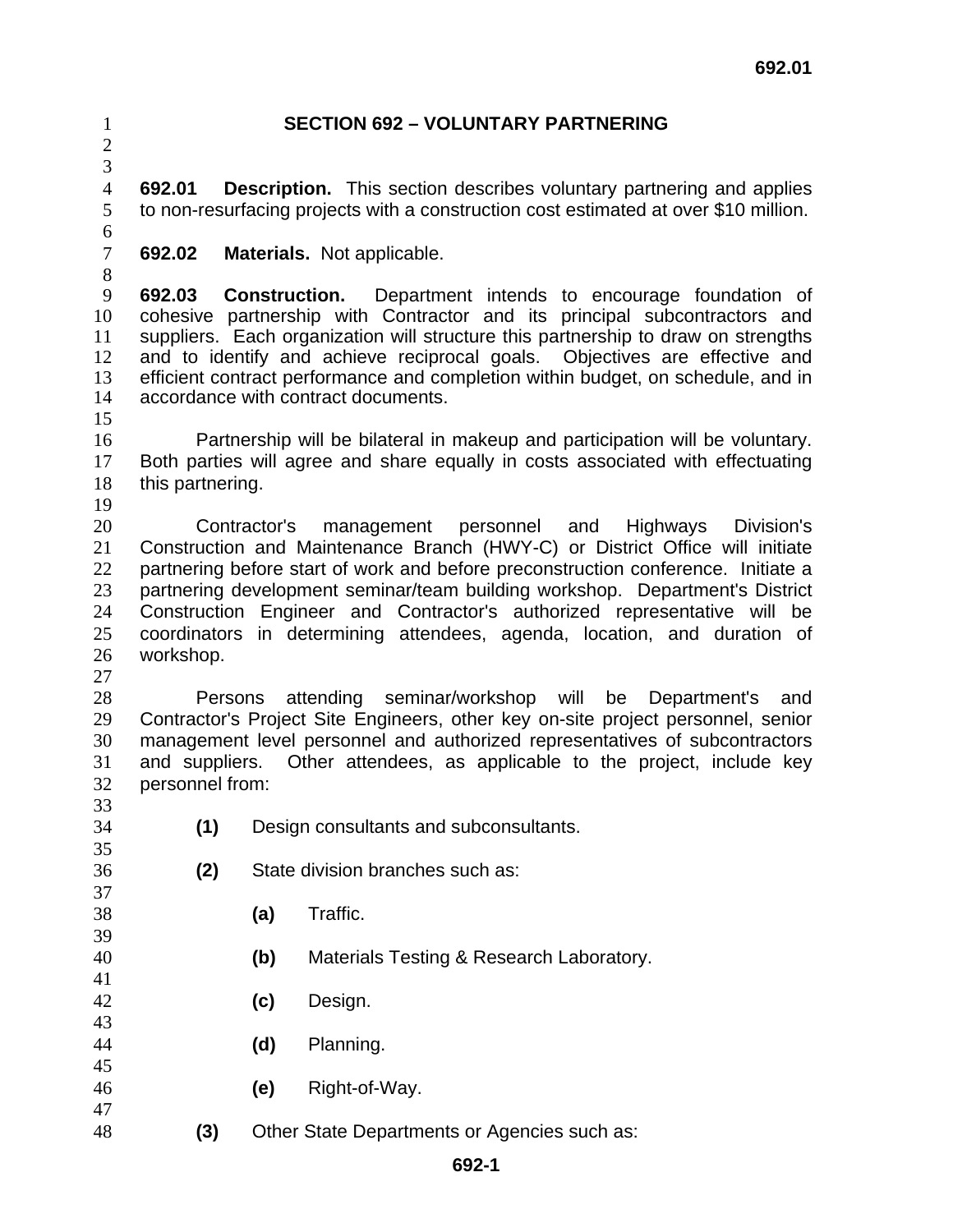| 49<br>50                   |                                                                                                                                                                                                                      | (a)                     | Health.                                         |
|----------------------------|----------------------------------------------------------------------------------------------------------------------------------------------------------------------------------------------------------------------|-------------------------|-------------------------------------------------|
| 51<br>52                   |                                                                                                                                                                                                                      | (b)                     | Land & Natural Resources.                       |
| 53<br>54<br>55             |                                                                                                                                                                                                                      | (c)                     | <b>Disabilities Communication Access Board.</b> |
| 56                         | (4)<br>County Departments or Agencies such as:                                                                                                                                                                       |                         |                                                 |
| 57<br>58<br>59             |                                                                                                                                                                                                                      | (a)                     | Public Works.                                   |
| 60                         |                                                                                                                                                                                                                      | (b)                     | <b>Transportation Services.</b>                 |
| 61<br>62                   |                                                                                                                                                                                                                      | (c)                     | Wastewater Management.                          |
| 63<br>64                   | (5)<br>Federal Agencies such as:                                                                                                                                                                                     |                         |                                                 |
| 65<br>66                   |                                                                                                                                                                                                                      | (a)                     | Federal Highway Administration (FHWA).          |
| 67<br>68                   |                                                                                                                                                                                                                      | (b)                     | U.S. Army Corps of Engineers.                   |
| 69<br>70                   |                                                                                                                                                                                                                      | (c)                     | Environmental Protection Agency (EPA).          |
| 71<br>72                   | (6)                                                                                                                                                                                                                  | Utility Owners such as: |                                                 |
| 73<br>74                   |                                                                                                                                                                                                                      | (a)                     | Hawaiian Electric Company (HECO).               |
| 75<br>76                   |                                                                                                                                                                                                                      | (b)                     | Verizon Hawaii.                                 |
| 77<br>78                   |                                                                                                                                                                                                                      | (c)                     | The Gas Company.                                |
| 79<br>80                   |                                                                                                                                                                                                                      | (d)                     | U.S. Army Signal Corps.                         |
| 81<br>82                   |                                                                                                                                                                                                                      | (e)                     | Oceanic Cable TV.                               |
| 83<br>84                   | Contractor's authorized representative and Department's Construction or                                                                                                                                              |                         |                                                 |
| 85<br>86<br>87             | Resident Engineer may hold follow-up workshop periodically throughout duration<br>of contract.                                                                                                                       |                         |                                                 |
| 88<br>89                   | Establishment of a partnership charter on a project will not change legal<br>relationship of parties to contract nor relieve either party from terms of contract.                                                    |                         |                                                 |
| 90<br>91<br>92<br>93<br>94 | <b>Measurement.</b> Engineer will measure voluntary partnering on a force<br>692.04<br>account basis in accordance with Subsection 109.06 - Force Account Provisions<br>and Compensation and as ordered by Engineer. |                         |                                                 |